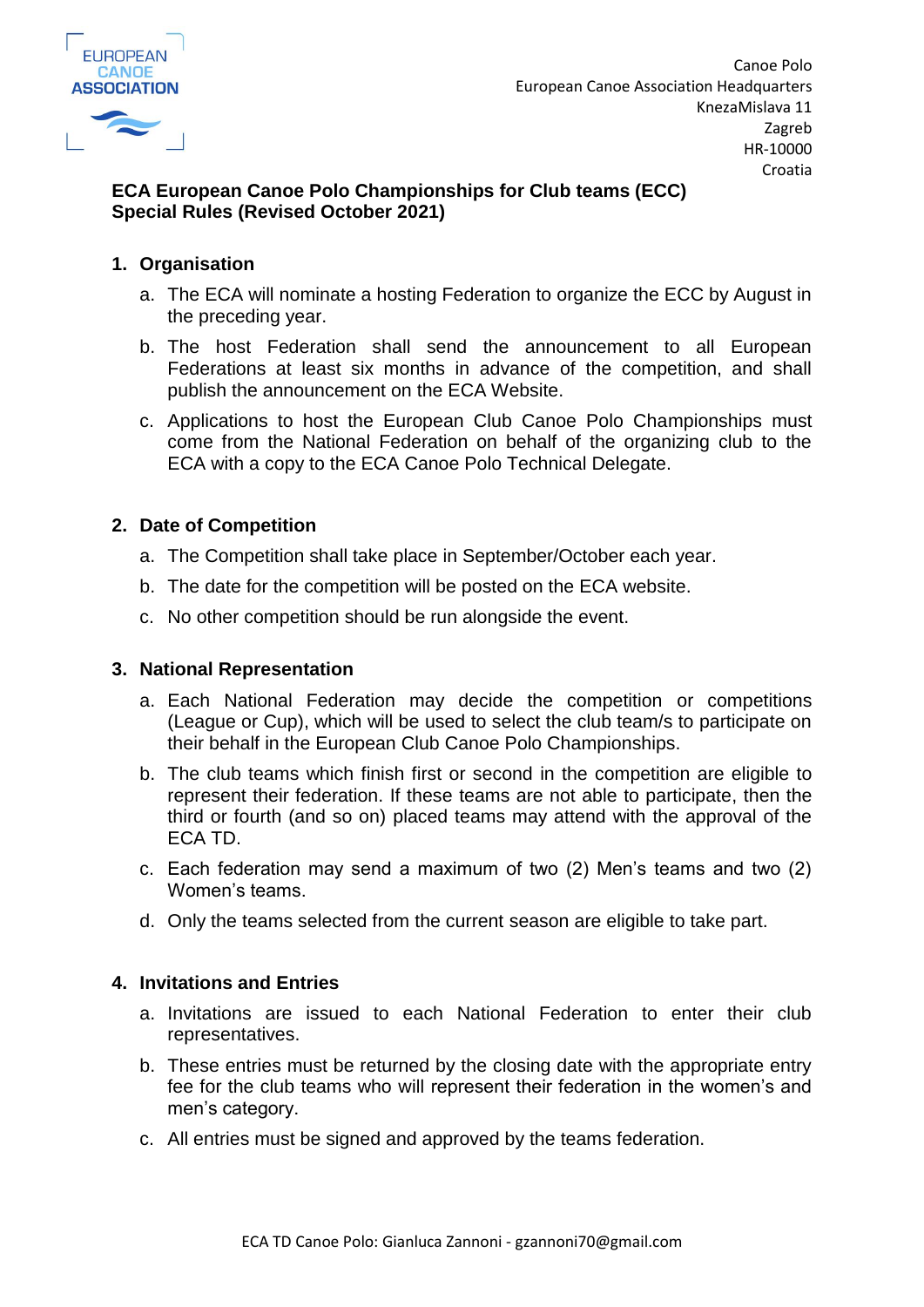

Canoe Polo European Canoe Association Headquarters KnezaMislava 11 Zagreb HR-10000 Croatia

- d. Teams not fulfilling these requirements will have their entries returned and will be deemed ineligible to participate.
- e. A copy of all entries for each National Federation participating must be sent to the ECA Canoe Polo Technical Delegate.
- f. Will be a maximum of XX places in the Men's category and XX places in the Women's category. These will be allocated on a first come first served basis.

### **5. Player Eligibility**

- a. A player must be a member of the club who they are representing.
- b. The National Federation concerned must ratify the names of all players representing their club team for each team entered.
- c. If there are changes to the team prior to the competition, again these must be ratified by the National Federation and the ECA TD must be notified in advance.
- d. Mixed teams are not permitted.
- e. Where a player has played for more than one club team either in their own federation competitions or other federations, they must declare which club team they will select for, and this must be ratified by their federation and the ECA TD.
- f. To be eligible a player must have represented the club at a National Championship in the same season of the ECC.
- g. Each participating team must provide an accredited ICF CP Referee or top grade National referee.

### **6. Accreditation of Players**

- a. Players must present their Club ID cards and passport/national ID card at the accreditation for the competition.
- b. Players who fail to do so will be declared ineligible for the competition.

### **7. Competition Rules**

- a. The competition is run under ICF Canoe Polo Rules and these Special Rules.
- b. The groups depend on the results of the last ECC and will be created by the Technical Organiser of the competition and confirm by ECA Technical Delegate Canoe Polo

### **8. Entry Fee**

a. The entry fee per team is 200,00  $\epsilon$  paid in full 21 days before the competition.